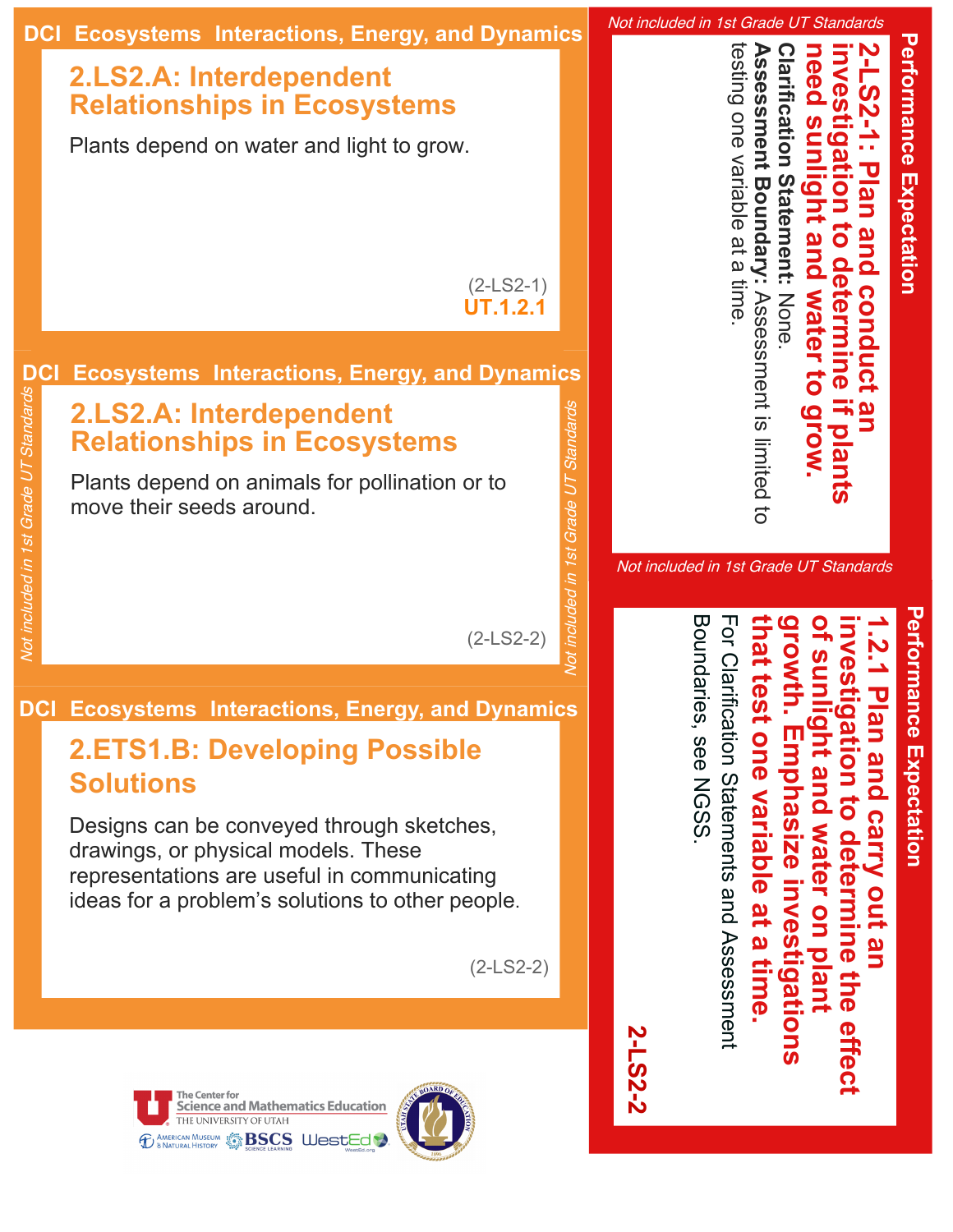# Planning and Carrying Out Investigations **Planning and Carrying Out Investigations**

build questions solutions. provide data to support explanations or design provide data to support explanations or design simple questions or test solutions to problems in K–2 Planning and carrying out investigations to answer Planning and carrying out investigations to answer s on prior experiences and progresses to on prior experiences and in<br>1 vestigations, based on fair tests, which  $rac{1}{2}$ test solutions to problems in K-2 progresses  $\overline{C}$ 

answer a question. produce data to serve as the basis for evidence to solutions.<br>Plan and conduct an investigation collaboratively to answer a question. produce data to Plan and conduct an investigation collaboratively to serve as the basis for evidence to (2-LS2-1) **UT.1.2.1**

Not included in 1st Grade UT Standards Not included in 1st Grade UT Standards

(2-LS2-2)

#### **Common Core State Standards for ELA Literacy**

Create audio recordings of stories or poems; add

drawings or other visual displays to stories or recounts of experiences when appropriate to

#### **W.2.7 Research to Build and Present Knowledge**

**Speaking & Listening**

**Knowledge and Ideas**

**SL.2.5 Presentation of** 

clarify ideas, thoughts, and feelings.

Participate in shared research and writing projects (e.g., read a number of books on a single topic to produce a report; record science observations).

> (2-LS2-1) **UT.1.2.1**

#### **Common Core State Standards for ELA Literacy**

#### **W.2.8 Research to Build and Present Knowledge**

Recall information from experiences or gather information from provided sources to answer a question.

> (2-LS2-1) **UT.1.2.1**

THE UNIVERSITY OF UTAH **TO AMERICAN MUSEUM STREED BASES** WestEd



# **Developing and Using Models Developing and Using Models**

represent a proposed object or tool Develop a simple model based on evidence to diorama, dramatization, or storyboard) that diorama, dramatizprogresses represent a proposed Develop a simple model based on evidence to represent concrete events or desigmodelsprogresses to include usinModeli nrepresent concrete events (i.e., diagram, drawing, physical repli g in K–2 buil ation, or storyboard) that  $\mathbf{\Omega}$ s on prior experiences and object or tool. or design solutions g and develon solutions. pin<br>Di <u>م</u> ca,

Not included in 1st Grade UT Standards

**Science and Engineering Practice Science and Engineering Practice**

(2-LS2-2)

The Center for<br>Science and Mathematics Education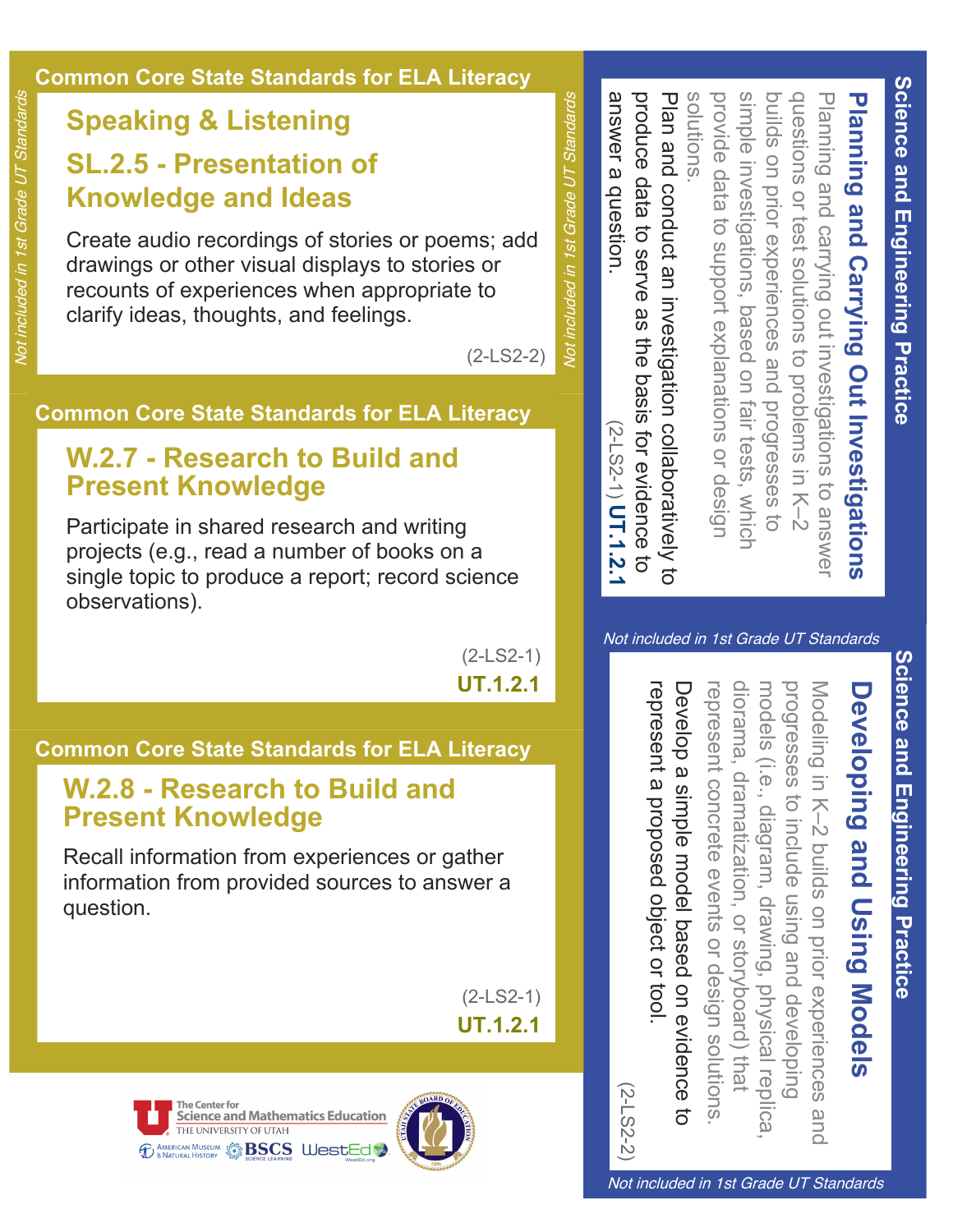

#### **DCI: Waves and Their Applications in Technologies for InformationTransfer**

**Radiation**

#### **1.PS4.B: Electromagnetic Radiation**

Some materials allow light to pass through them, others allow only some light through and others block all the light and create a dark/shadow on any surface beyond them, where the light cannot reach. A lirrors can be used to redirect a light beam. (Boundary: The idea A hat light travels from place to place is developed through experiences with light sources, mirrors, and shadows, but no attempt is made to discuss the speed of light.) (1-PS4-3)**UT.1.3.3**





Boundaries, see NGSS. For Clarification Statements and Assessment **they give off their own light. is available to illuminate them or if that objects can be seen when light effect of light on objects. Emphasize**  For Clarification Statements and Assessment **UT.1.3.2 Use a model to show the**  nev avalla **QIVe** on their own light  $\boldsymbol{\bar{\sigma}}$  $\overline{9}$ to illuminate them o a model n be seen 8 **Jects**  $\overline{\sigma}$ **When** NON Emphas the

**1-PS4-2**

**Performance Expectation Performance Expectation** 

**UT.1.3.1 Plan and carry out an** 

Plan and carry out an

- 1.3.1<br>-

**investigation to show the cause and** 

ivestigation to show the cause and

**Performance Expectation**

**Performance Expectation**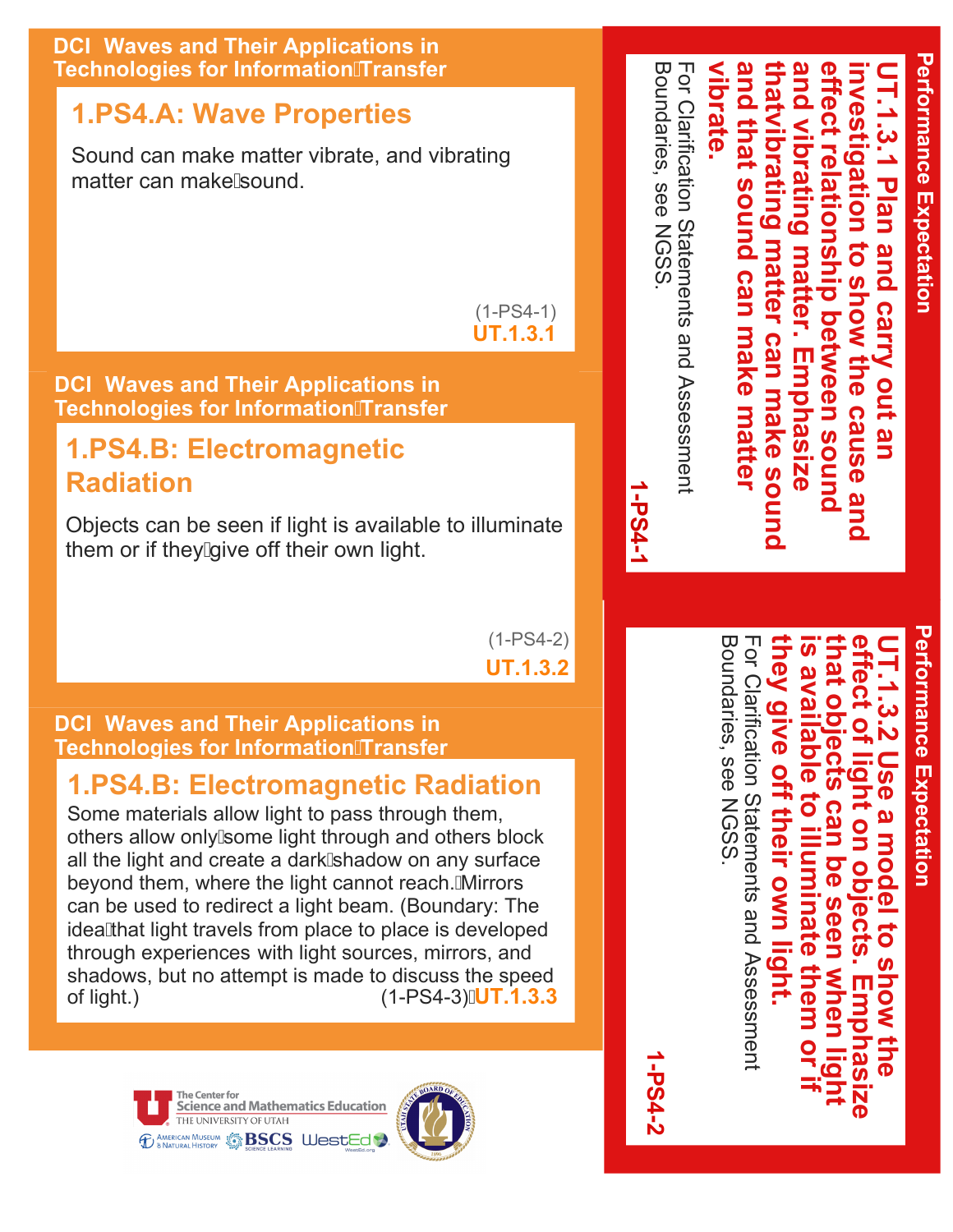#### **Science and Engineering Practice**

#### **Planning and Carrying Out Investigations**

Planning and carrying out investigations to answer questions or test solutions to problems in K–2 builds on prior experiences and progresses to sim-ple investigations, based on fair tests, which provide data to support expla-nations or design solutions. Plan and conduct investigations collaboratively to produce evidence to answer a question.

(1PS41), (1PS43) **UT.1.3.1, UT.1.3.3**

#### **Science and Engineering Practice**

#### **Constructing Explanations and Designing Solutions**

Constructing explanations and designing solutions in K–2 builds on prior experiences and progresses to the use of evidence and ideas in constructing evidence-based accounts of natural phenomenon and designing solutions.

Make observations (firsthand or from media) to construct an evidence-based account for natural phenomena.

(1-PS4-2) **UT.1.3.2**

#### **Science and Engineering Practice**

#### **Constructing Explanations and Designing Solutions**

Constructing explanations and designing solutions in K–2 builds on prior experiences and progresses to the use of evidence and ideas in constructing evidence-based accounts of natural phenomenon and designing solutions.

Use tools and materials provided to design a device that solves a specific problem.

(1-PS4-4) **UT.1.3.4**





UT.1.3.1, UT.1.3.2, UT.1.3.3 **UT.1.3.1, UT.1.3.2, UT.1.3.3** (1-PS4-1), (1-PS4-2), (1-PS4-3) (1-PS4-1), (1-PS4-2), (1-PS4-3)

**UT.1.3.4** JT.1.3 (1-PS4-4) long distances.

long distances

communicate (send and receive information) over

communicate (send and receive information) ove

People also use a variety of devices to

People also use a variety of devices to

**and Instrumentation**

PS4.C: Information Technog

and Instrumentation

**Crosscutting Concept Crosscutting Concept** 

**1.PS4.C: Information Technologies Cause and Effect Cause and Effect**

to support or refute student ideas about causes Simple tests can be designed to gather evidence to support or refute Simple tests can be designed to gather evidence student ideas about causes.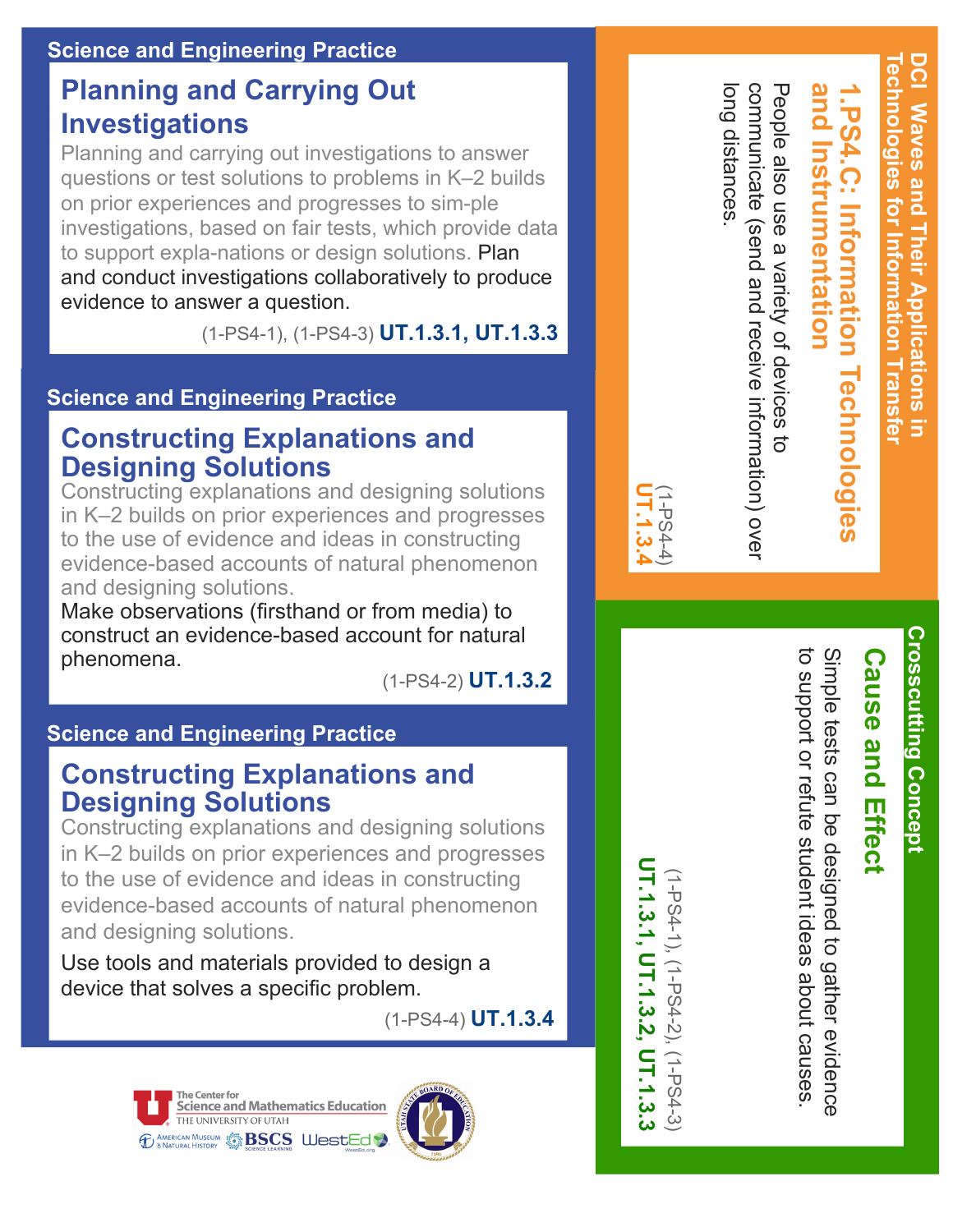#### **Common Core State Standards for Mathematics**

#### **Measurement & Data**

#### **1.MD.A.1 Measure lengths indirectly and by iterating length units.**

Order three objects by length; compare the lengths of two objects indirectly by using a third object.

> (1-PS4-4) **UT.1.3.4**

#### **Common Core State Standards for Mathematics**

#### **Measurement & Data**

#### **1.MD.A.2 Measure lengths indirectly and by iterating length units.**

Express the length of an object as a whole number of length units, by lay-ering multiple copies of a shorter object (the length unit) end to end; under-stand that the length measurement of an object is the number of same-size length units that span it with no gaps or overlaps. Limit to contexts where the object being measured is spanned by a whole number of length units with no gaps or overlaps. (1-PS4-4) **UT.1.3.4**

#### **Common Core State Standards for Mathematics Mathematical Practices MP.5 Use appropriate tools strategically** CCSS text

(1-PS4-4) **UT.1.3.4**







**Performance Expectation Performance Expectation Boundaries, see NGSS** For Clarification Statements and Assessment Boundaries, cardboard, or a mirror **cardboard, or a mirror. could include clear plastic, wax paper, causing shadows. Examples of materials materials, and some materials block light**  some materials, can be reflected off some **some materials, can be reflected off some materials in the path of a beam of light.**  could include clear plastic, wax paper, causing shadows. Examples of materials materials, and some materials block light Emphasize that light can travel through **Emphasize that light can travel through**  materials in the path of a beam of light. **investigation to determine the effect of UT.1.3.3 Plan and carry out an**  nvestigation to determine the effect of IT.1.3.3 Plan and carry out an Clarification see NGSS. Statements and Assessment **1-PS4-3**

> **Performance Expectation** erformance Expectatior

For Clarification Statements and Assessment **beats.**  UT.1.3.4 Design a device in which the<br>structure of the device uses light or sound to<br>solve the problem of communicating over a<br>distance. Define the problem by asking<br>designs through sketches, drawings, or<br>physical models, Clarification Statements and Assessment

**1-PS4-4**

Boundaries,

Boundaries, see NGSS

see NGSS.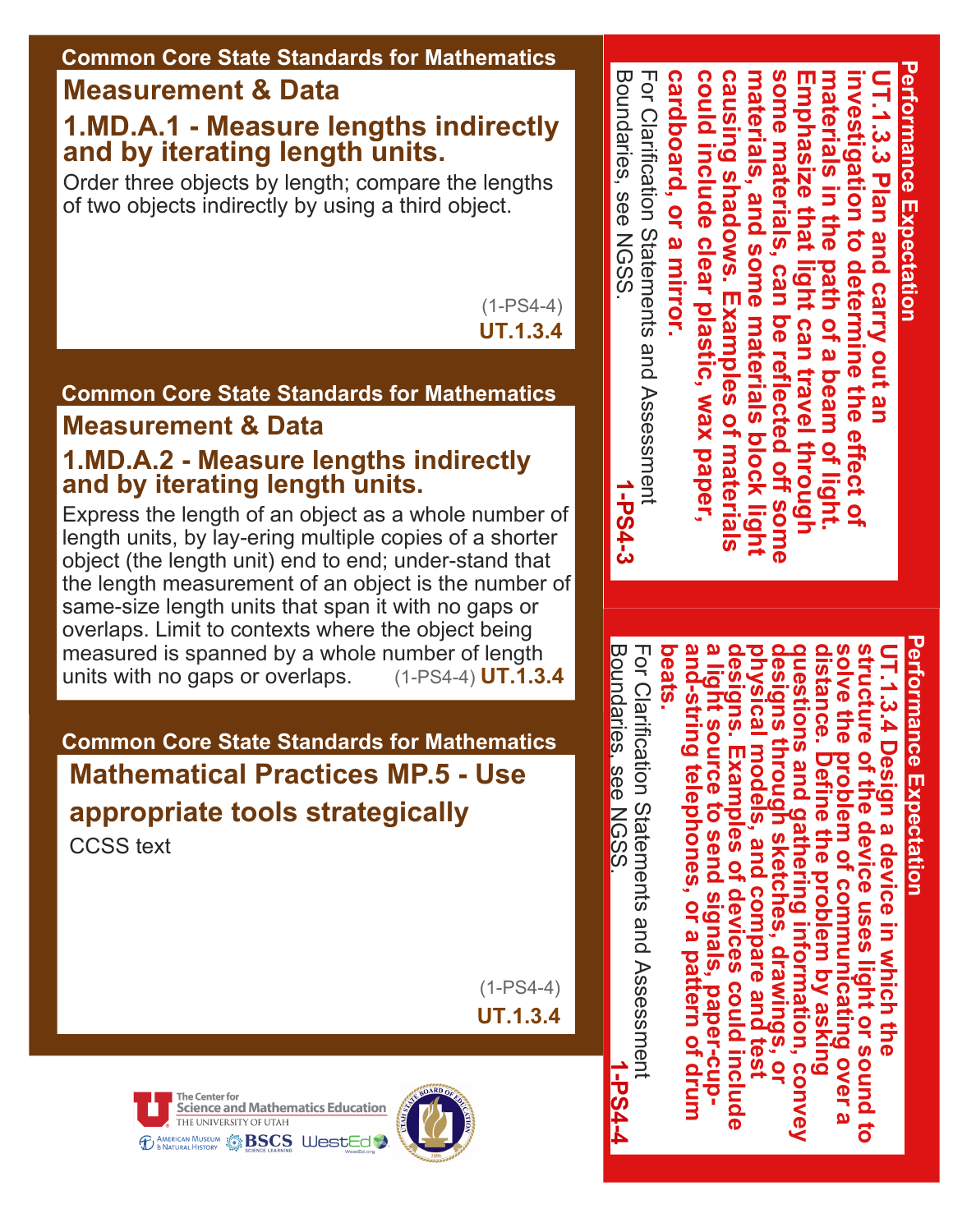| <b>ition of Traits</b>                                                                                | phenomena                                                                                         |                                                                                                                              |                                                                                                        |                                               |                                      |                                         |
|-------------------------------------------------------------------------------------------------------|---------------------------------------------------------------------------------------------------|------------------------------------------------------------------------------------------------------------------------------|--------------------------------------------------------------------------------------------------------|-----------------------------------------------|--------------------------------------|-----------------------------------------|
| not exactly<br>ery much, but                                                                          | Nake observations (firsthand or trom media) to<br>construct an evidence-based account for natural | to the use of evidence and ideas in constructing<br>evidence-based accounts of natural phenomenon<br>and designing solutions | in K-2 builds on prior experiences and progresses<br>Constructing explanations and designing solutions | <b>Designing Solutions</b>                    | <b>Constructing Explanations and</b> | <b>Science and Engineering Practice</b> |
| $(1 - LS3 - 1)$<br><b>UT.1.2.3</b>                                                                    |                                                                                                   |                                                                                                                              |                                                                                                        |                                               |                                      |                                         |
| ition of Trait <mark>s</mark>                                                                         |                                                                                                   |                                                                                                                              |                                                                                                        |                                               |                                      |                                         |
| it or animal<br>also vary in                                                                          | $(1 - 1.53 - 1)$ UT.1.2.3                                                                         |                                                                                                                              |                                                                                                        |                                               |                                      |                                         |
| $(1 - LS3 - 1)$<br><b>UT.1.2.3</b>                                                                    |                                                                                                   |                                                                                                                              |                                                                                                        |                                               |                                      |                                         |
|                                                                                                       |                                                                                                   |                                                                                                                              |                                                                                                        |                                               |                                      |                                         |
| of plants<br>e alike, but<br><b>An example</b><br>s are<br>but may<br>ring tastes.<br>າent<br>1-LS3-1 | ЯF.                                                                                               |                                                                                                                              | world can<br>phenome<br>na, and used as evidence<br>be observed, used to describe                      | Patterns<br>in the natural and human designed | <b>Patterns</b>                      | <b>Crosscutting Concept</b>             |

#### **DCI** eredity Inheritance and Varia

#### **1.LS3.A: Inheritance of Trait**

Young animals are very much, but no like, their parents. Plants also are v not exactly, like their parents.

#### **DCI** eredity Inheritance and Varia

#### **1.LS3.B: Variation of Trait**

Individuals of the same kind of plan are recognizable as similar but can many ways.

#### **Performance Expectation**

**UT.1.2.3 Obtain, evaluate, and communicate information about the patterns and nonhuman animals that are not exactly like, their parents. could include that most carrots orange and shaped like a cone be different sizes or have different** 

For Clarification Statements and Assessm Boundaries, see NGSS.

> The Center for Science and Mathematics Education THE UNIVERSITY OF UTAH *ED AMERICAN MUSEUM* **S BSCS WestEd**



**UT.1.2.3**  $1.2.3$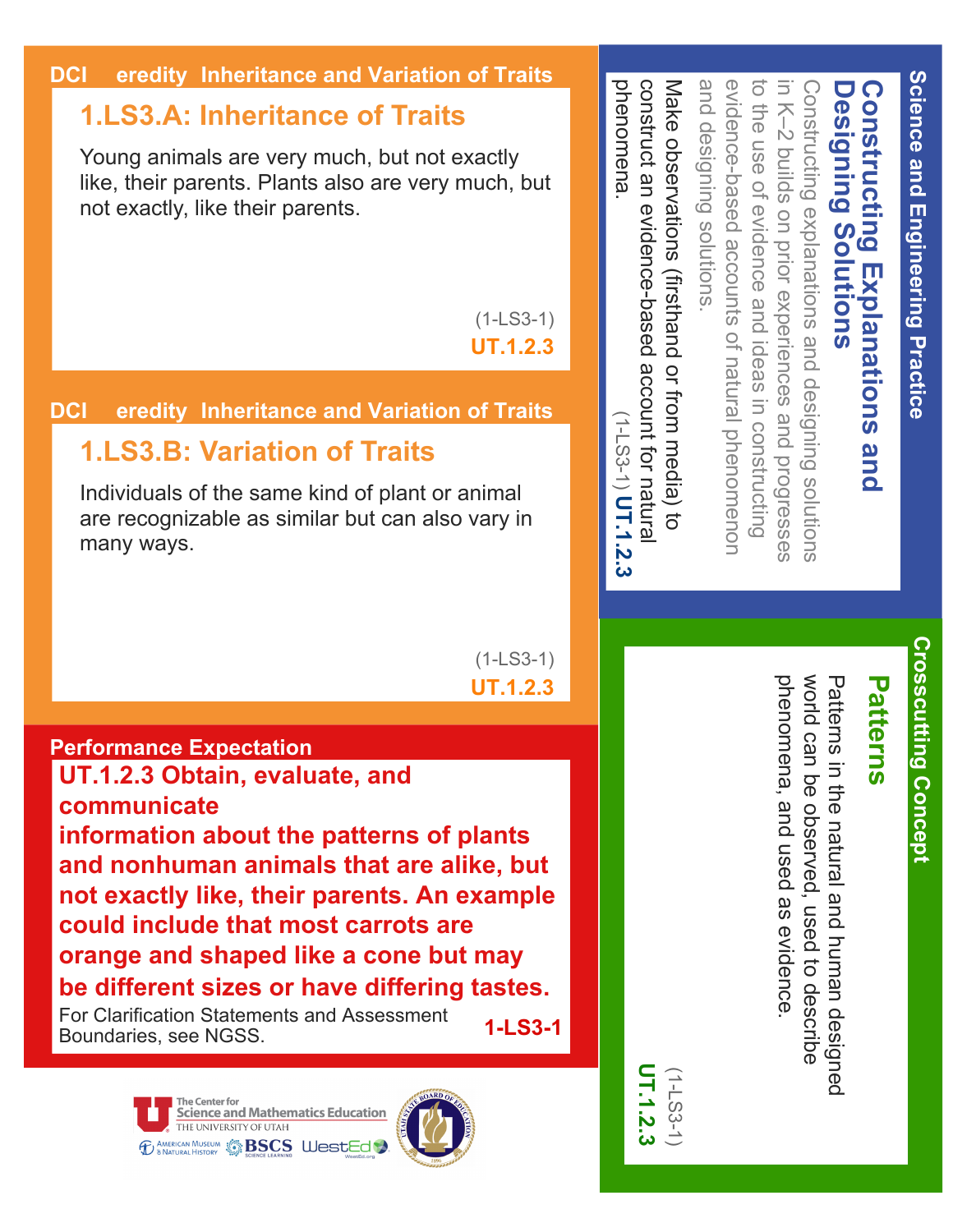



#### **DCI rom Molecules to Organisms Structures and Processes**

#### **1.LS1.A: Structure and Function**

All organisms have external parts. Different animals use their body parts in different ways to see, hear, grasp objects, protect themselves, move from place to place, and seek, find, and take in food, water and air. Plants also have different parts (roots, stems, leaves, flowers, fruits) that help them survive and grow.

(1-LS1-1)

Not included in 1st Grade UT Standards

 $1s$ 

ded in

inclu  $\beta$ 

Grade UT

Standards

#### **DCI rom Molecules to Organisms Structures and Processes**

#### **1.LS1.B: Growth and Development of Organisms**

Adult plants and animals can have young. In many kinds of animals, parents and the offspring themselves engage in behaviors that help the offspring to survive.

> (1-LS1-2) **UT.1.2.4**

#### **DCI rom Molecules to Organisms Structures and Processes**

#### **1.LS1.D: Information Processing**

Animals have body parts that capture and convey different kinds of information needed for growth and survival. Animals respond to these inputs with behaviors that help them survive. Plants also re-spond to some external inputs.

**Crosscutting Concept**

**Crosscutting Concept** 

phenomena, and used as evidence world can be observed phenomena, and used as evidence. world can be observed, Patterns in the natural and human designed Patterns in the natural and human designed used to describe used to describe

Not included in 1st Grade UT Standards

**UT.1.2.4** (1-LS1-2)

(1-LS1-1)

Not included in 1st Grade UT Standards

Vot included in 1st Grade UT Standards

**Crosscutting Concept Crosscutting Concept** 

# **Structure and Function Structure and Function**

function(s). and designed objects are related to their and designed objects The shape and stability of structures of natural unction(s) he shape and stability of structures of natura are related to their

Not included in 1st Grade UT Standards

Not included in 1st Grade UT Standards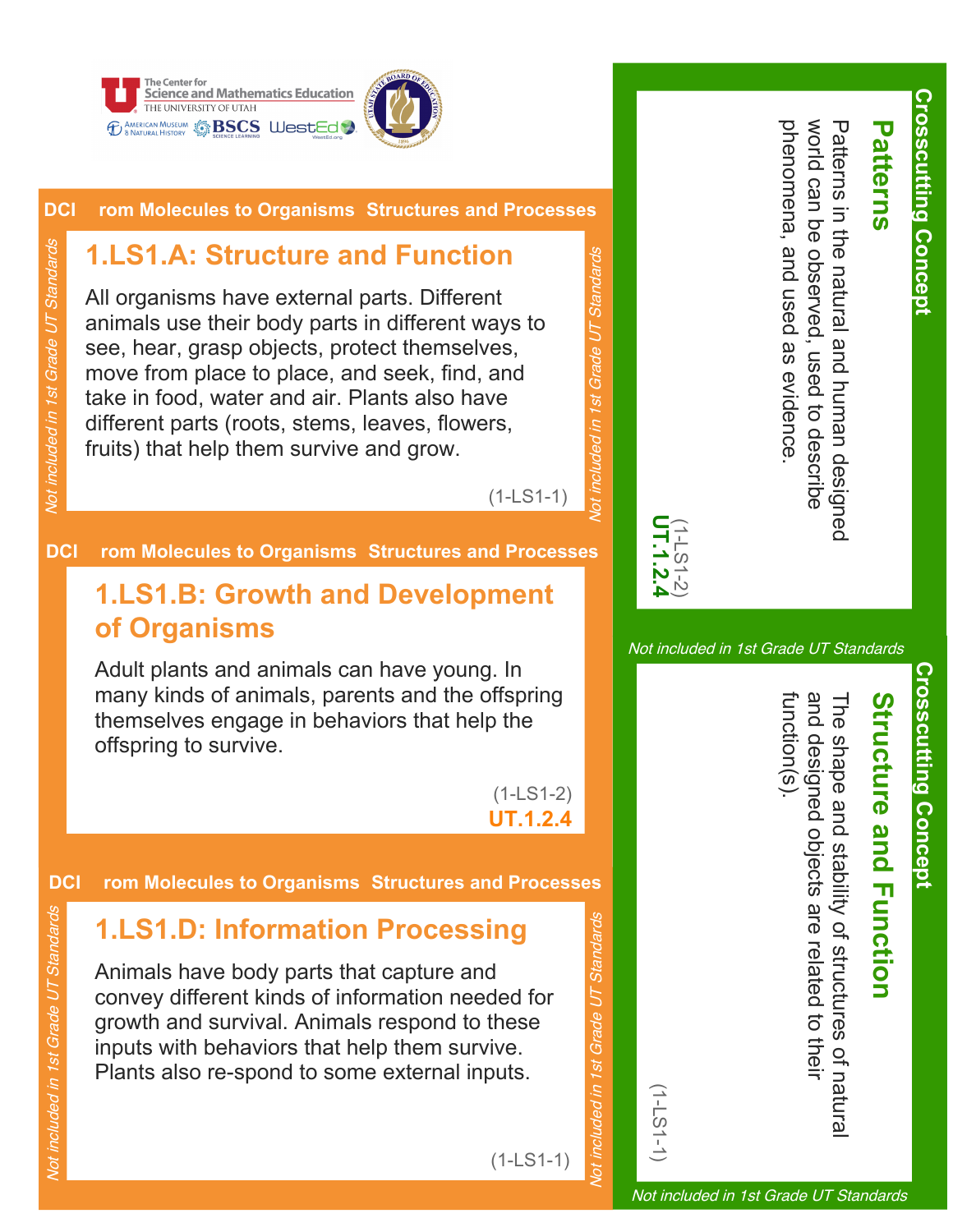

Not included in 1st Grade UT Standards

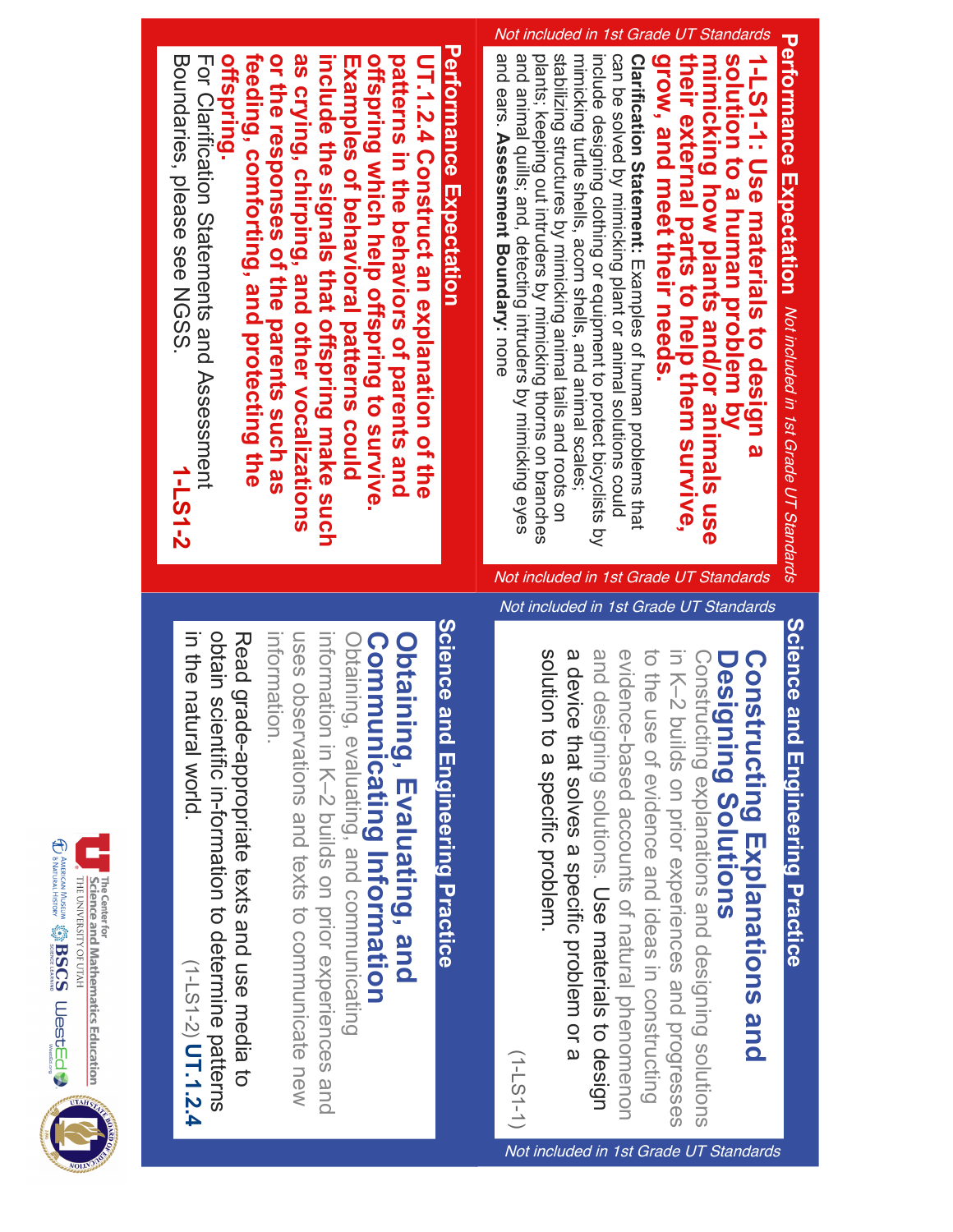## **Analyzing and Interpreting Data** Analyzing and Interpreting Data

Analy zing data in K–2 buil  $\mathbf{\Omega}$ s on prior experiences and progresses to coll and progresses to collect-ing, recording, and cting, recording, and sharing observations.

answer scientific questions describe patterns in the natural world in order to Use answer scientific questions. describe patterns Use observations (firsthand or from media) to observations *(firsthand* the natural world in order to  $\overline{Q}$ from media)  $\vec{d}$ 

(1-ESS1-1)  $(1 - ESS1 - 1)$ **UT.1.1.1**

data that can

# Science and Engineering Practice **Science and Engineering Practice**

### **Investigations** Planning and Carrying Out **Planning and Carrying Out**  nvestigations

Make observations (firsthand or from media) to collect on prior experiences and progresses to simple Planning and carrying out investigations to answer Make observations (firsthand or from media) to collect to support explainvestigations, based on fair tests, which provide data on prior experiences and progresses to simple questiovestigations, based on fair tests, which provide data ns or test solutions to problems in K–2 buil g and carrying out investigations to answer nations or design solutions. ds

data that can be used to make comparisons be used to make comparisons. (1-ESS1-2)  $(1 - E)$  2  $(1 - 2)$   $\bf \bf 1$   $\bf 1$   $\bf 1$   $\bf 2$ **UT.1.1.2**

#### **W.1.7 Research to Build and Present Knowledge**

Participate in shared research and writing projects (e.g., explore a number of "how-to" books on a given topic and use them to write a sequence of instructions).

(1-ESS1-1), (1-ESS1-2)

**UT.1.1.1, UT.1.1.2**

#### **Common Core State Standards for ELA Literacy**

#### **W.1.8 Research to Build and Present Knowledge**

With guidance and support from adults, recall information from experiences or gather information from provided sources to answer a question.

> (1-ESS1-1), (1-ESS1-2) **UT.1.1.1, UT.1.1.2**

**Common Core State Standards for Mathematics Mathematical Practices MP.5 Use appropriate tools strategically**

CCSS text

(1-ESS1-2) **UT.1.1.2**

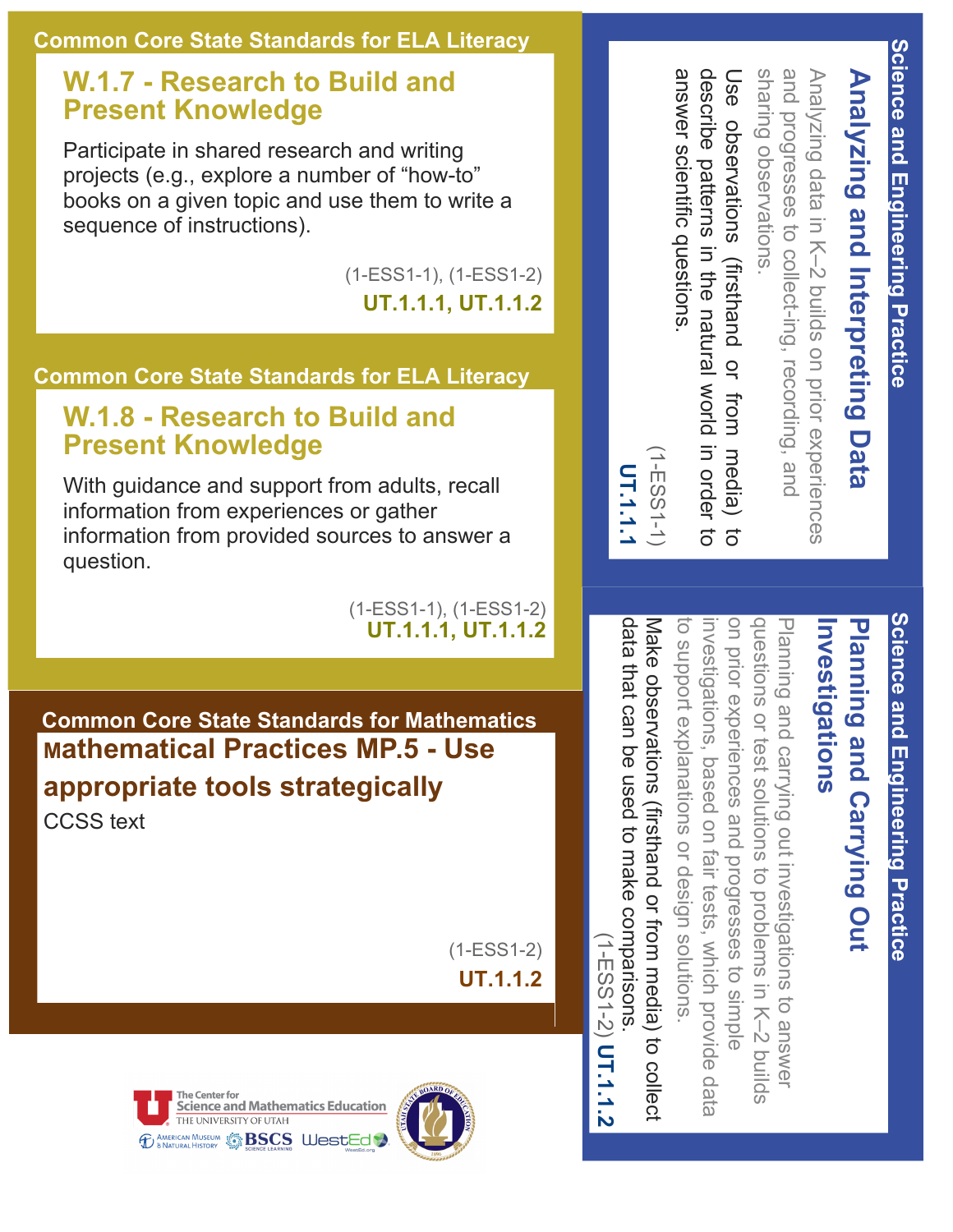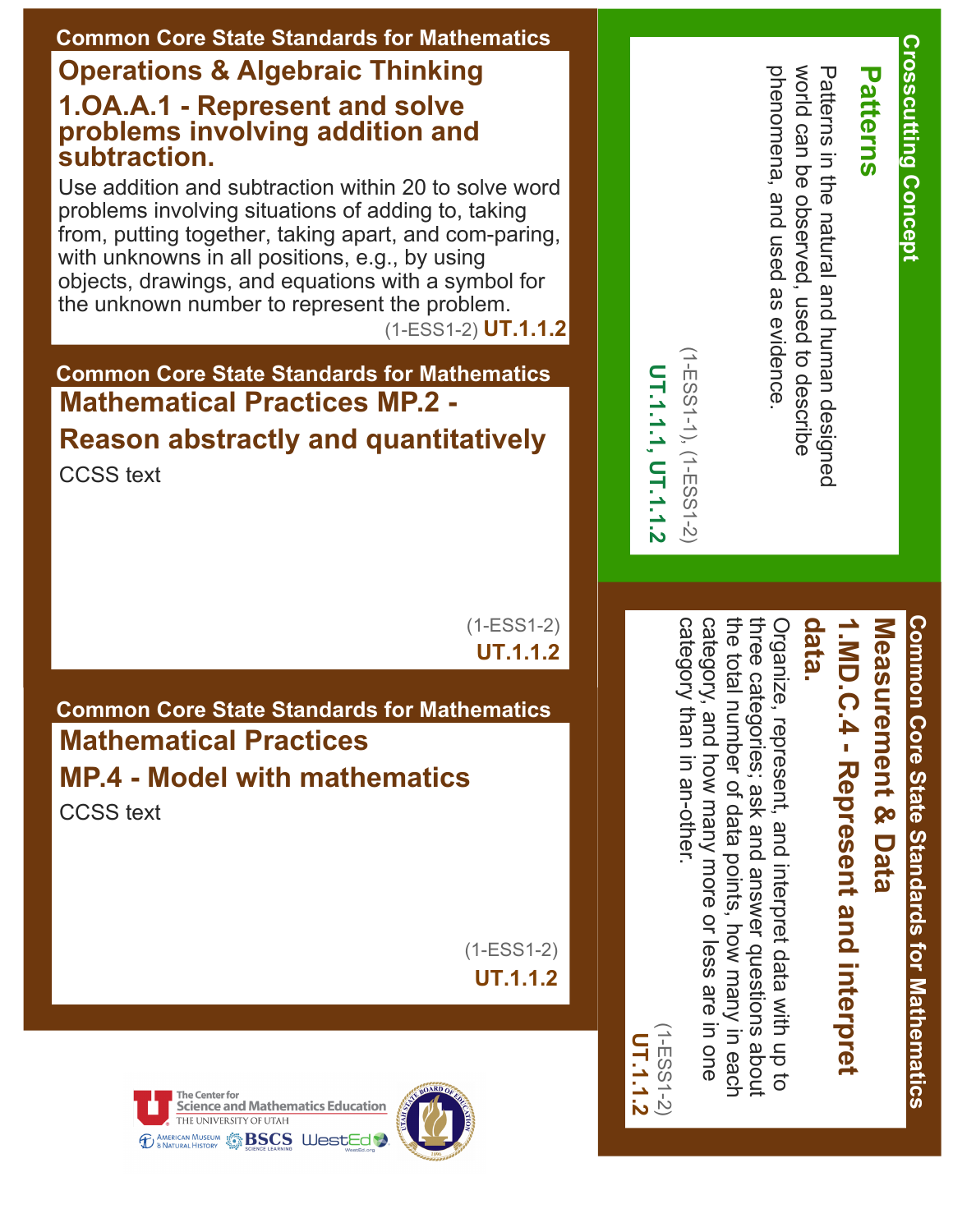#### **W.1.7 Research to Build and Present Knowledge**

Participate in shared research and writing projects (e.g., explore a number of "how-to" books on a given topic and use them to write a sequence of instructions).

> (1-LS3-1) **UT.1.2.3**

#### **Common Core State Standards for ELA Literacy**

#### **W.1.8 Research to Build and Present Knowledge**

With guidance and support from adults, recall information from experiences or gather information from provided sources to answer a question.

> (1-LS3-1) **UT.1.2.3**

#### **Common Core State Standards for ELA Literacy**

#### **Reading Informational Text**

#### **RI.1.1 Key Ideas and Details**

Ask and answer questions about key details in a text.

> (1-LS3-1) **UT.1.2.3**





## SL.1.1 - Comprehension and Speaking & Listening **SL.1.1 Comprehension and Speaking & Listening**

**Collaboration**

Collaboration

**Common Core State Standards for ELA/Literacy**

Common Core State Standards for ELA Literac)

with peers and adults in small and larger groups diverse partners about grade 1 topics and texts with peers and adults in small and larger diverse partners Participate in collaborative conversations with Participate in collaborative conversations with grade 1 topics and texts

(1-PS4-1), (1-PS4-2), (1-PS4-3) **UT.1.3.1, UT.1.3.2, UT.1.3.3**

UT.1.3.1, UT.1.3.2, UT.1.3.3 (1-PS4-1), (1-PS4-2), (1-PS4-3)

> **Common Core State Standards for ELA/Literacy** Comnon Core State Standards for ELA Literacy

### **WPresent Knowledge Present Knowledge .1.7 Research to Build** - Research to **Build** and

sequence of instructions). sequence of instructions). books on a given topic and use them to write a projects (e.g., explore a number of "how-to" projects (e.g., explore a Participate in shared research and writing Participate in shared research and writing books on a given topic and use them to write number of "how-to"  $\overline{\omega}$ 

UT.1.3.1, UT.1.3.2, UT.1.3.3, UT.1.3.4 **UT.1.3.1, UT.1.3.2, UT.1.3.3, UT.1.3.4**(1PS41), (1PS42), (1PS43), (1PS44) (1-PS4-1), (1-PS4-2), (1-PS4-3), (1-PS4-4)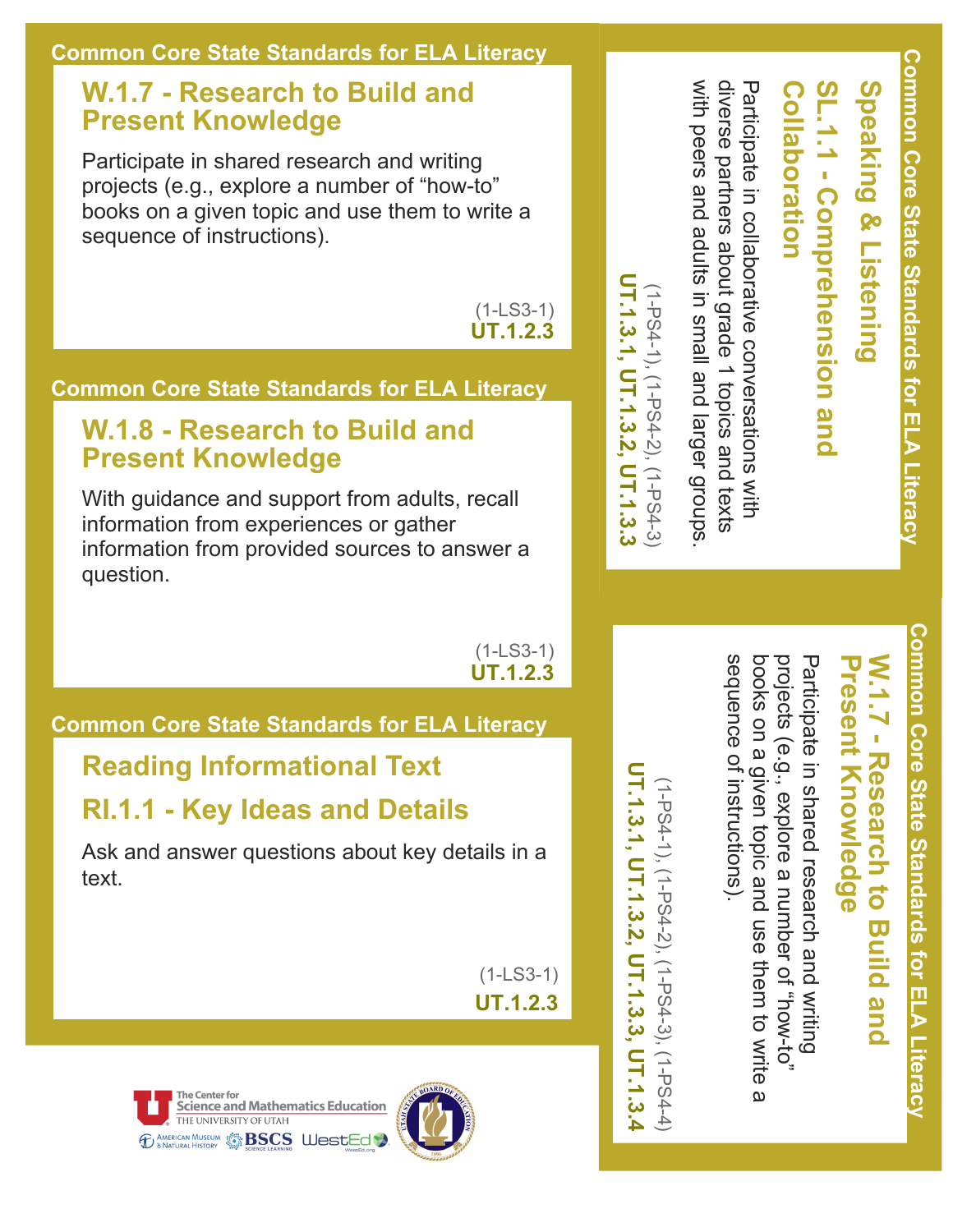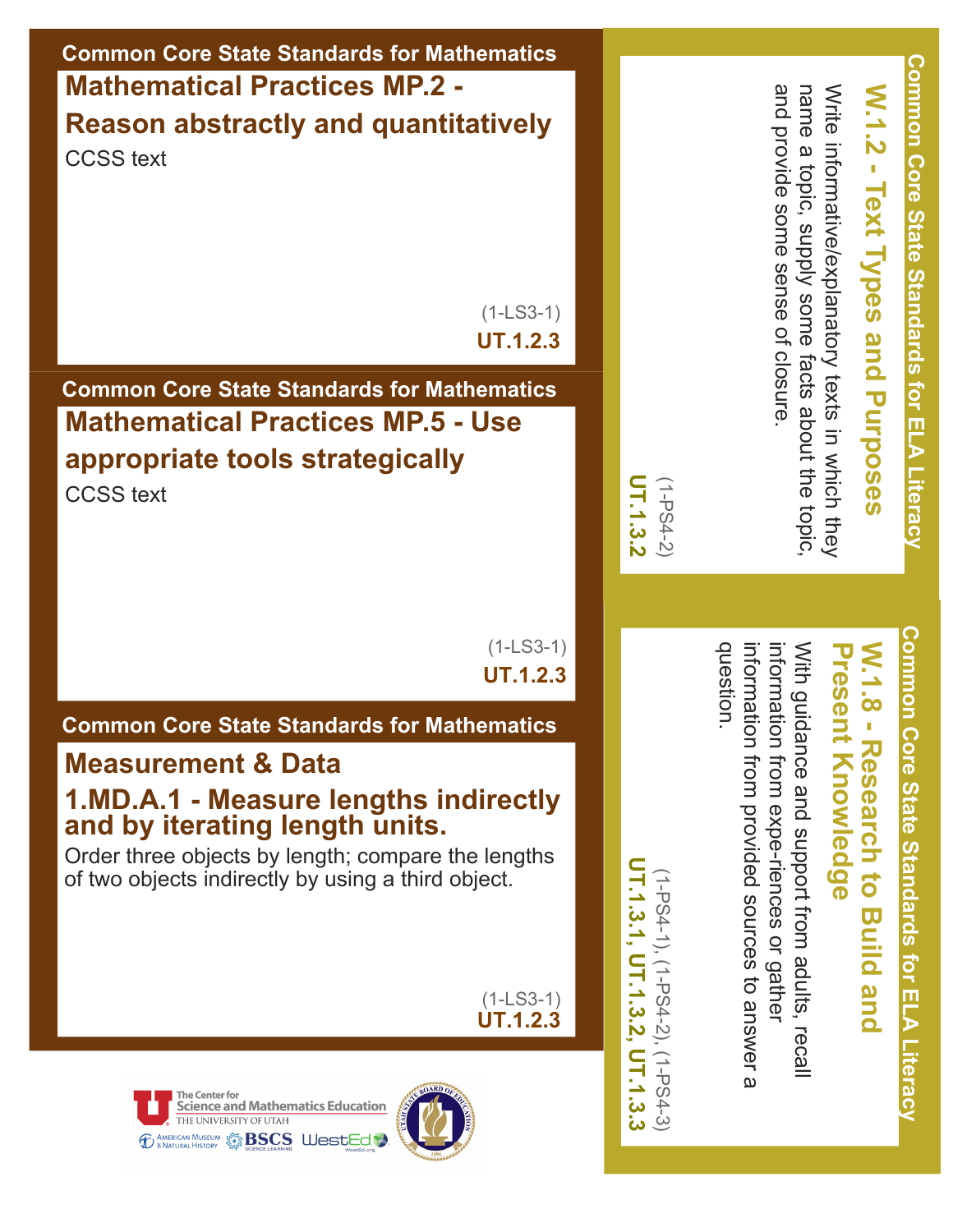#### **Common Core State Standards for Mathematics Common Core State Standards for ELA/Literacy Compon Core State State State State State** Not included in 1st Grade UT Standards Not included in 1st Grade UT Standards Not included in 1st Grade UT Standards Vot included in 1st Grade UT Standards **Measurement & Data** a text. Ask and answer questions about key details Ask and answer questions about key details in Reading Informational Text **RI.1.1 Key Ideas and Details Reading Informational Text 2.MD.D.10 Represent and interpret data.** Key Ideas and Draw a picture graph and a bar graph (with singleunit scale) to represent a data set with up to four categories. Solve simple put-together, take-apart, and compare problems using information presented in a bar graph. (2-LS2-2) **Details Common Core State Standards for Mathematics Mathematical Practices MP.5 Use appropriate tools strategically UT.1.2.4** (1-LS1-2) CCSS text  $\overline{5}$ **Common Core State Standards for ELA/Literacy** (2-LS2-1) Comnon Core State Standards for ELA Literacy **UT.1.2.1** With prompting and support, read informational texts appropriately complex for grade With prompting and support, read informational **Level of RI.1.10 Range of Reading and Reading Informational Reading** evel of Text Complexity  $-10 -$ **Common Core State Standards for Mathematics** appropriately **Mathematical Practices Informational Text Range of Reading and MP.4 Model with mathematics** CCSS text **Complexity** complex for grade 1(2LS21), (2LS22) **UT.1.2.1** . **UT.1.2.4** (1-LS1-2) $-1.2.4$ The Center for **Science and Mathematics Education** THE UNIVERSITY OF UTAH **TO AMERICAN MUSEUM STREED & BASCS WestEd &**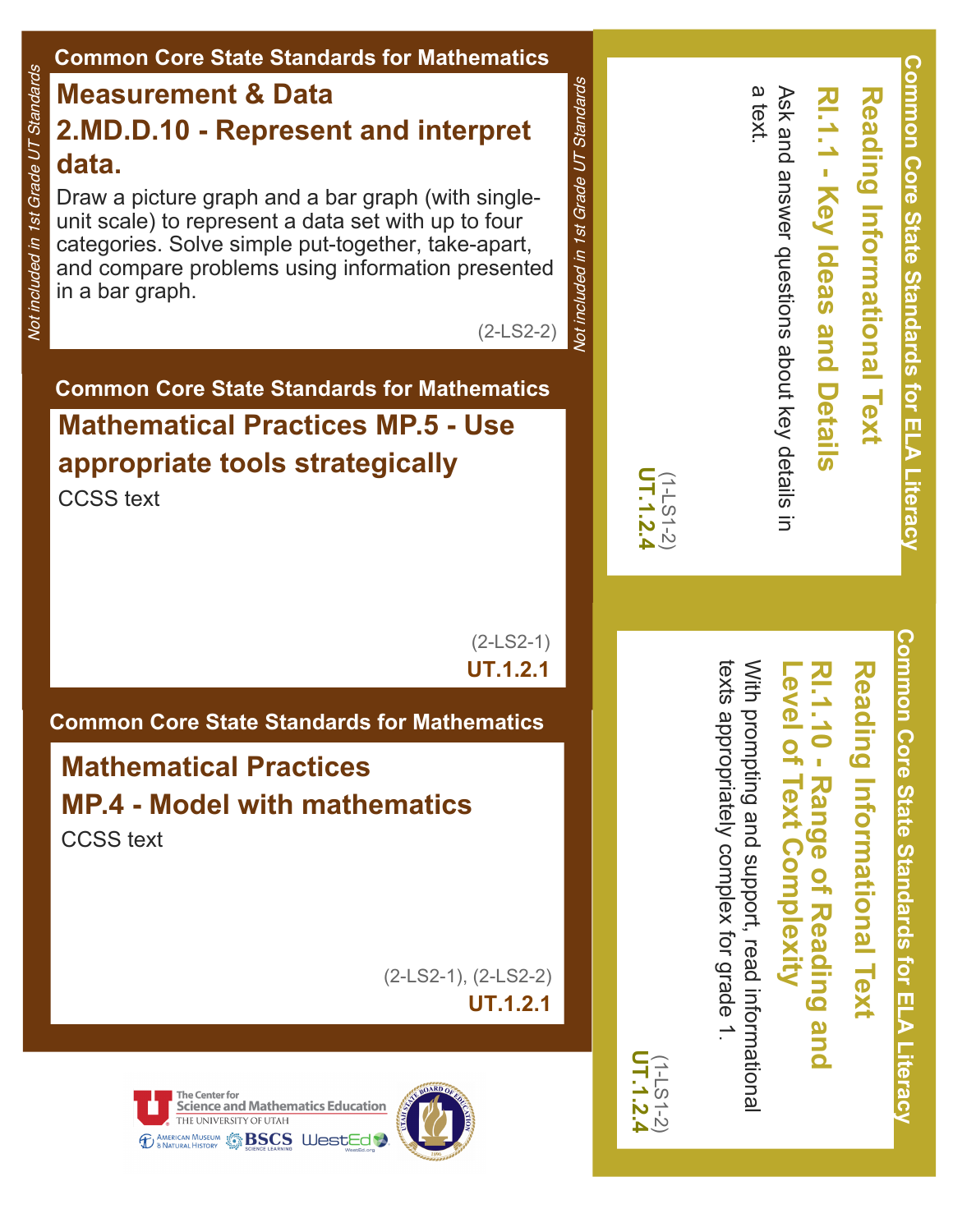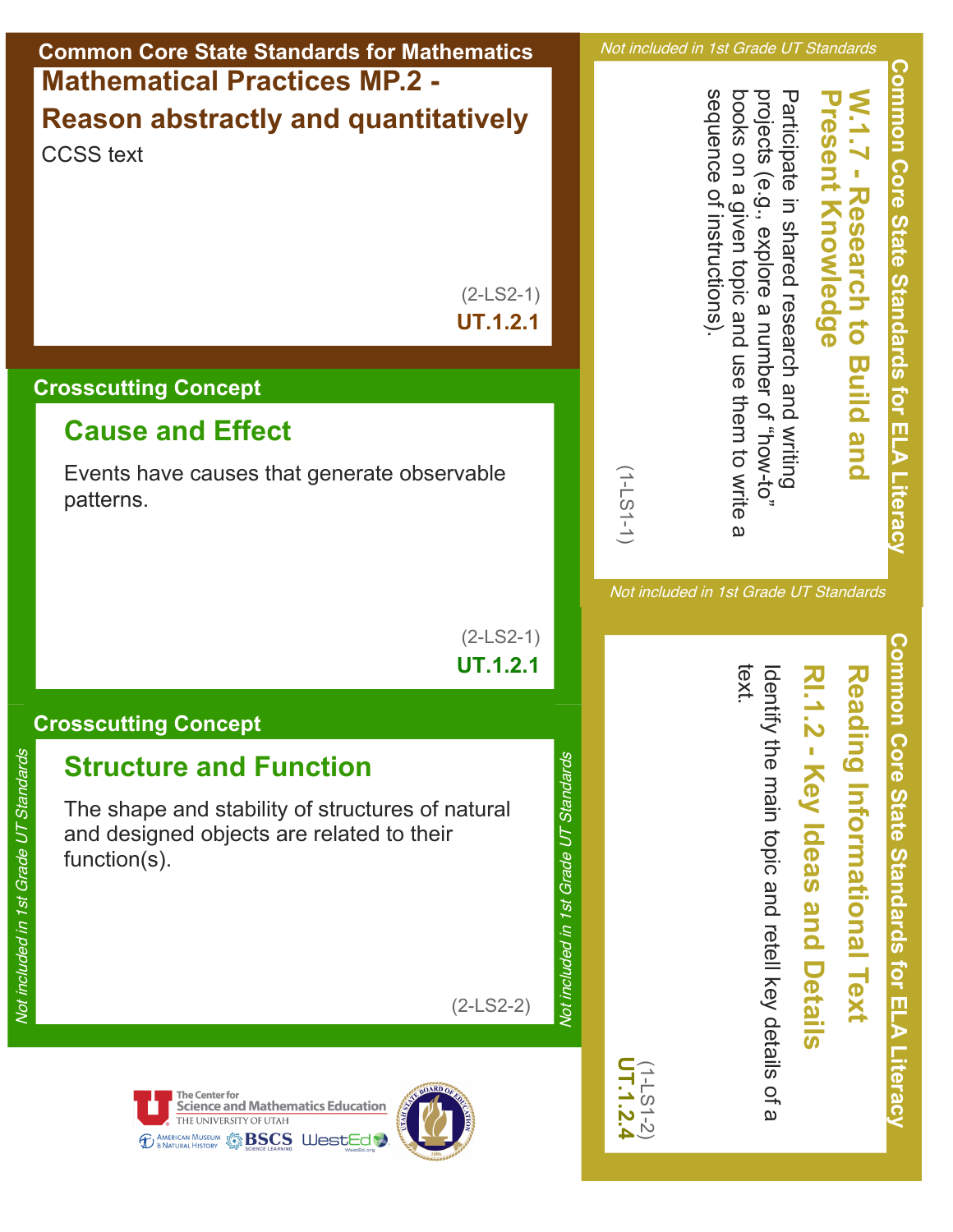#### **Common Core State Standards for Mathematics**

#### **1.NBT.C.4 undefined**

Add within 100, including adding a two-digit number and a one-digit num-ber, and adding a two-digit number and a multiple of 10, using concrete models or drawings and strategies based on place value, properties of operations, and/or the relationship between addition and subtraction; relate the strategy to a written method and explain the reasoning used. Understand that in adding two-digit numbers, one adds tens and tens, ones and ones; and sometimes it is necessary to compose a ten.

(1-LS1-2) **UT.1.2.4**

#### **Common Core State Standards for Mathematics 1.NBT.C.6 undefined**

Subtract multiples of 10 in the range 10-90 from multiples of 10 in the range 10-90 (positive or zero differences), using concrete models or drawings and strategies based on place value, properties of operations, and/or the relationship between addition and subtraction; relate the strategy to a written method and explain the reasoning used.

> (1-LS1-2) **UT.1.2.4**

#### **Performance Expectation**

**UT.1.1.3 Design a device that measures the varying patterns of daylight. Define the problem by asking questions and gathering information, convey designs through sketches, drawings, or physical models, and compare and test designs. Examples could include sundials for telling the time or tracking the movement of shadows throughout the day.** 

This standard has no NGSS equivalent.



and <. the results of comparisons with the symbols  $>$ ,  $=$ the results of comparisons with the symbols >, =, Compare two two-digit numbers based on<br>meanings of the tens and ones digits, recording Compare two twodigit numbers based on **1.NBT .B.3 undefined** of the tens and ones digits, recording

**Common Core State Standards for Mathematics**

**Common Core State Standards for Mathematics** 



**UT.1.2.4** (1-LS1-2)

# **Common Core State Standards for Mathematics Common Core State Standards for Mathematics**

## **1.NBT .C.5 undefined**

or 10 less than the number, without having to count; explain the reasoning used. or 10 less than the numbe count; explain the reasoning used Given a two-digit number, mentally find 10 more Given a twodigit number, mentally find 10 more , without having to